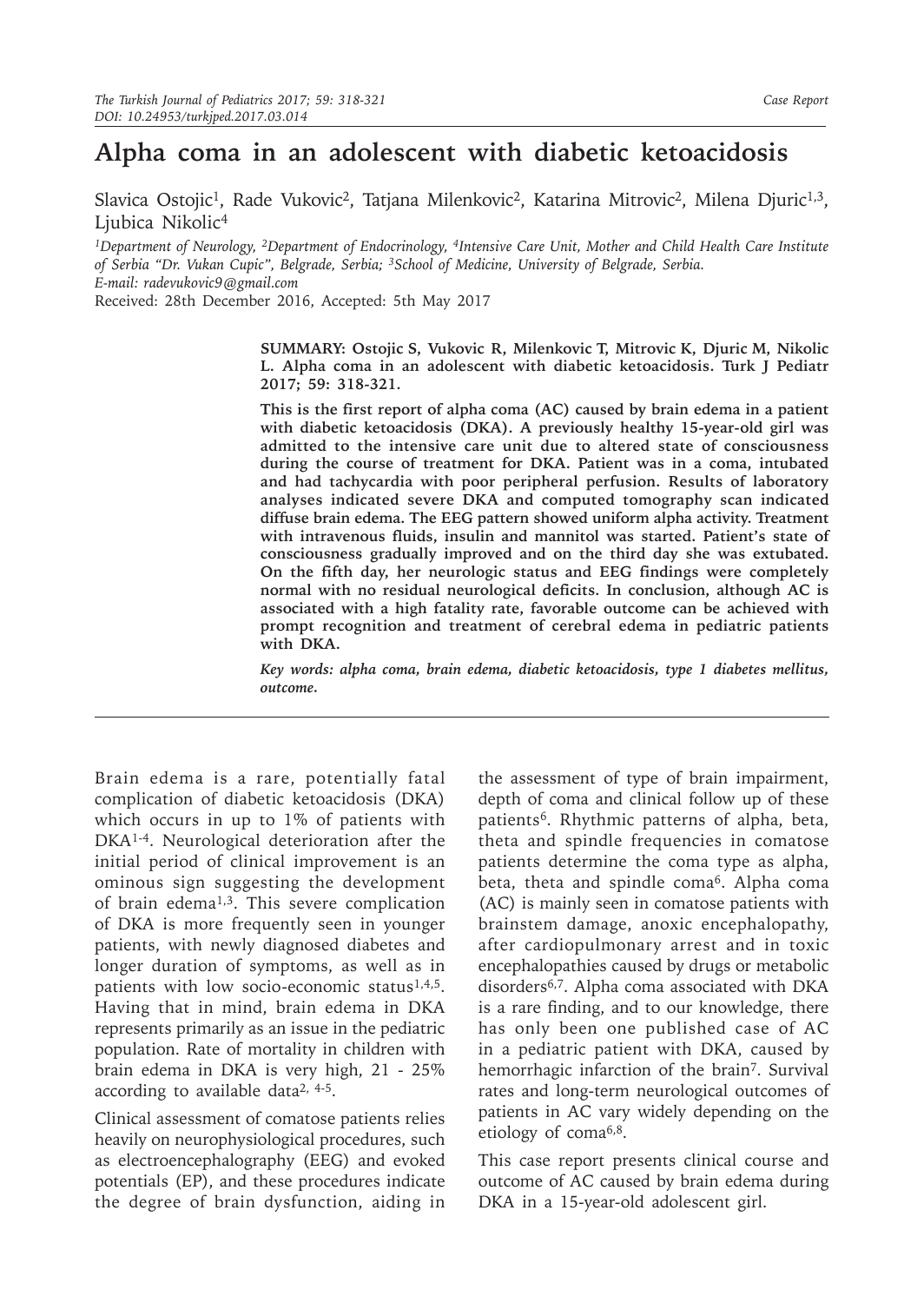## **Case Report**

A previously healthy 15-year-old adolescent girl was admitted to the intensive care unit (ICU) of our clinic due to the development of coma during treatment for DKA. Her symptoms began one month before the admission and consisted of classical constellation of polydipsia, polyuria, polyphagia and weight loss. Three days prior to the admission, she complained about abdominal pain, nausea and diarrhea. On the day of the admission, she was examined in a regional hospital. Prior to any procedures performed, informed consent was obtained. She was noted to be of ill general appearance, drowsy, dehydrated, with cold extremities, tachycardic (140 bpm), with Kussmaul's breathing and her breath smelled of ketones. Her Glasgow comma score (GCS) was 14. Results of laboratory investigations indicated severe diabetic ketoacidosis (glucose 36 mmol/L, pH 6.8, serum bicarbonate 5.7 mmol/L). Although the treatment of diabetic ketoacidosis was promptly started, the clinical condition continued to deteriorate, with vomiting of dark brown gastric content and a rapid decline in the level of consciousness from somnolence to stupor. She was intubated and transported to our clinic. Total intravenous fluid intake was 1800 ml during the first 12 hours and 300 ml NaCl 0.9% during the 2.5 hours of transport.

At the admission to our clinic she was in a coma, with a GCS of 6. She was intubated,



**Fig. 1.** Head CT scan on admission showing diffuse brain edema

tachycardic (171 bpm), normotensive (116/73 mmHg), with cold periphery, pale skin and visible signs of dehydration. Results of laboratory analyses were consistent with severe DKA: glucose 20.5 mmol/L, pH 6.9, pCO<sub>2</sub> 14 mmol/L, serum bicarbonate 4.0 mmol/L, HbA1c 16% with positive urine ketones. C-reactive protein (CRP) was 221 mg/L and electrolytes, BUN, creatinine and liver function tests were within normal limits. Computed tomography (CT) of the brain showed diffuse brain edema (Fig. 1), and EEG showed uniform alpha activity without specific discharges and no response to external sensory stimuli (Fig. 2A).

In the management of cerebral edema, 20% mannitol was administered every six hours in a dose of 0.5 mg/kg and she was ventilated using synchronized intermittent mandatory ventilation with carbon dioxide partial pressure  $(pCO<sub>2</sub>)$  maintained in the range of 25-30 mmHg during the next two days. DKA was managed according to the appropriate protocols, with continuous infusion of regular insulin in the dose of 0.15 IU/kg/h. Dark brown content was noted in the nasogastric tube and treatment



**Fig. 2.** A) EEG recorded on admission showing uniform alpha activity, B) EEG recorded 24 hours after admission showing high voltage theta and delta waves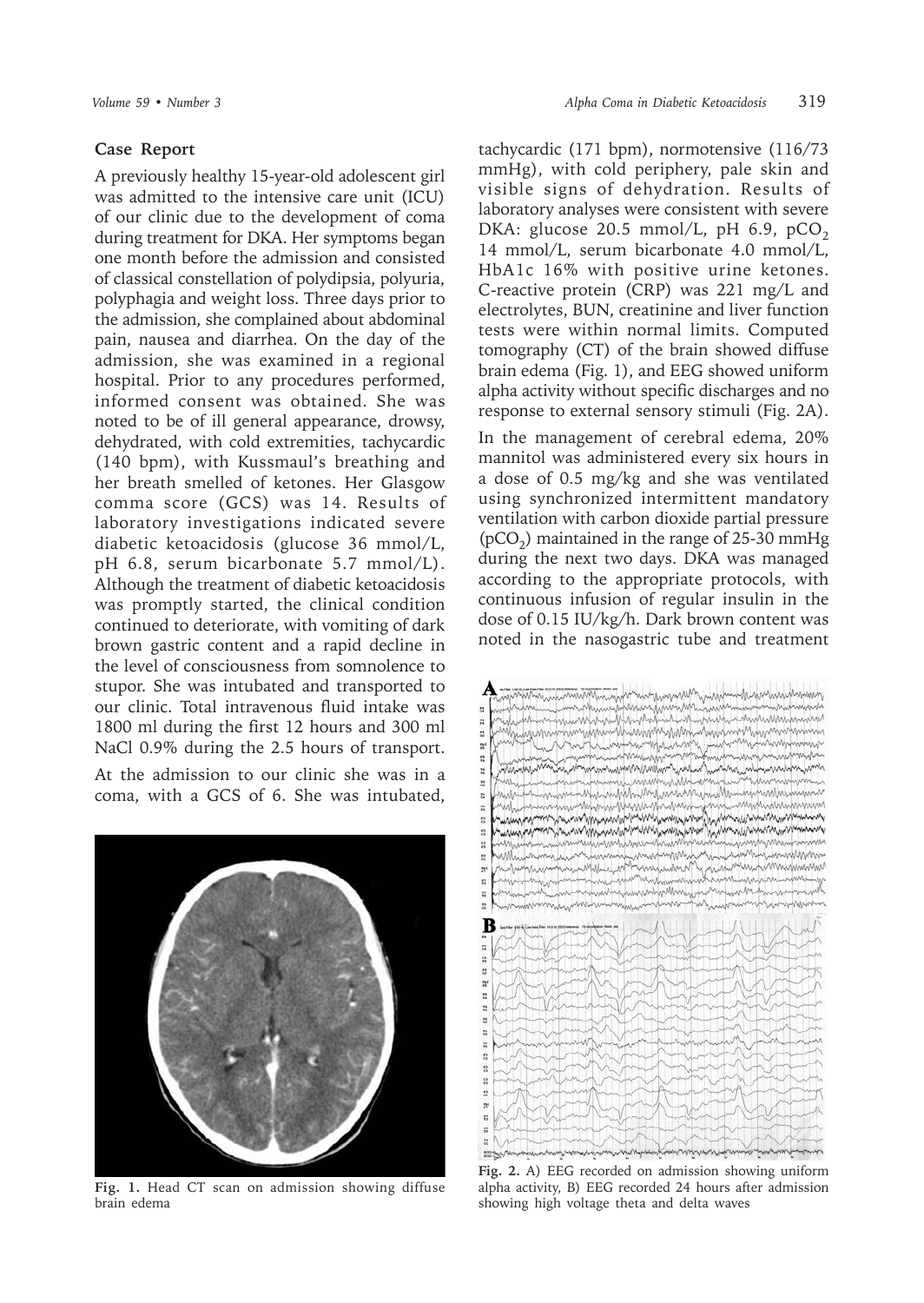with pantoprazole was started due to suspected stress ulcer. Antibiotic therapy with ceftriaxone was administered for possible systemic infection and nasogastric suctioning was started due to development of paralytic ileus caused by hypokalemia.

Acidosis was gradually corrected during the first 24 hours of treatment, but no improvement in the state of consciousness could be registered during the first day, with GCS ranging from 6 to 8. On the second day EEG showed slowing of background activity with the appearance of high voltage theta and delta waves and slightly better reactivity to external stimuli (Fig. 2B). 48 hours after admission a gradual improvement in the level of consciousness was observed, with an increase of GCS to 11. During the third day of hospitalization, neurological improvement continued, patient stopped vomiting, she was extubated and started on oral intake. The administration of insulin was continued by subcutaneous injections. On the fifth day, her neurologic status and EEG findings were completely normal with no residual neurological deficits. Further treatment was continued in the department of endocrinology with multiple daily injections of insulin.

## **Discussion**

Brain edema is the main cause of mortality in pediatric patients with DKA<sup>3</sup>. It is presumed that pathophysiology of brain edema in DKA is more likely of vasogenic than cellular nature, caused by blood-brain barrier disruption with increased vascular permeability and brain inflammatory response<sup>9,10</sup>. Although the very treatment of DKA is considered to be the main culprit for the development of brain edema, the nature of the pathophysiological processes in DKA is accountable for neurological complications of this condition: accumulation of intracellular osmoles, elevated levels of vasopressin, the increase in the concentration of atrial natriuretic factor 24 hours after the start of therapy, hypoxia and ischemia, abnormality in numbers and functions of aquaporin channels<sup>10</sup>. The most important risk factors for the development of brain edema in DKA are: rapid correction of electrolyte disturbances, application of bicarbonates, intensive hyperventilation (resulting in too low  $pCO<sub>2</sub>$ ) and a younger age <sup>10, 11</sup>. Brain edema is

the most serious complication of DKA, with a high rate of mortality (21-25%) and morbidity (30-40%), so understanding pathophysiology, prevention and treatment of cerebral edema is paramount in improving the outcome of DKA2,4.

Continuous monitoring of vital functions and frequent assessment of neurologic status are essential for the early recognition of these complications. An evidence-based protocol for bedside neurological evaluation has been proposed by Muir et al. $^{12}$  for early recognition of neurological complications of DKA: major criteria (altered level of consciousness, bradycardia or age-inappropriate incontinence) and minor criteria (vomiting, headache, lethargy and hypertension). Our patient met the clinical criteria for brain edema which was confirmed with head CT scan. She initially developed headache, vomiting and lethargy, which were followed by deterioration into a deep coma.

The finding that separates the presented patient from other patients with brain edema in DKA was the fact that she was in a state of AC. Alpha activity indicates the rhythm of 8-13 Hz in the waking state, with maximum amplitude of waves over the occipital region of the brain. In the AC, alpha waves are distributed uniformly both anteriorly and posteriorly regions of the brain with mild frontal predominance<sup>13</sup>. Unlike normal rhythms, these waves appear without appropriate accompanied waveforms, with pathological topographic pattern and show no normal reactivity to external sensory stimulus, as was the case in our patient. In most comatose patients, AC is a transient EEG pattern which eventually changes to Theta or Delta coma<sup>14</sup>. The prognosis for most patients in AC is usually poor, depending on the etiology of the coma. When the etiology of AC is cardiorespiratory arrest or other anoxic brain injury, the mortality is 8.5 times higher compared to other etiologies, including metabolic causes<sup>15</sup>. In our patient, EEG pattern changed, showing slowdown in background activities with the advent highvoltage slow Theta and Delta waves. In this case, alpha rhythm was unreactive to external stimuli during the first day, but it had become reactive on the second day of hospitalization. This is considered to be a good prognostic sign. On the fifth day of treatment, the EEG findings returned to normal, which was followed by apparent clinical improvement. Repeated EEG